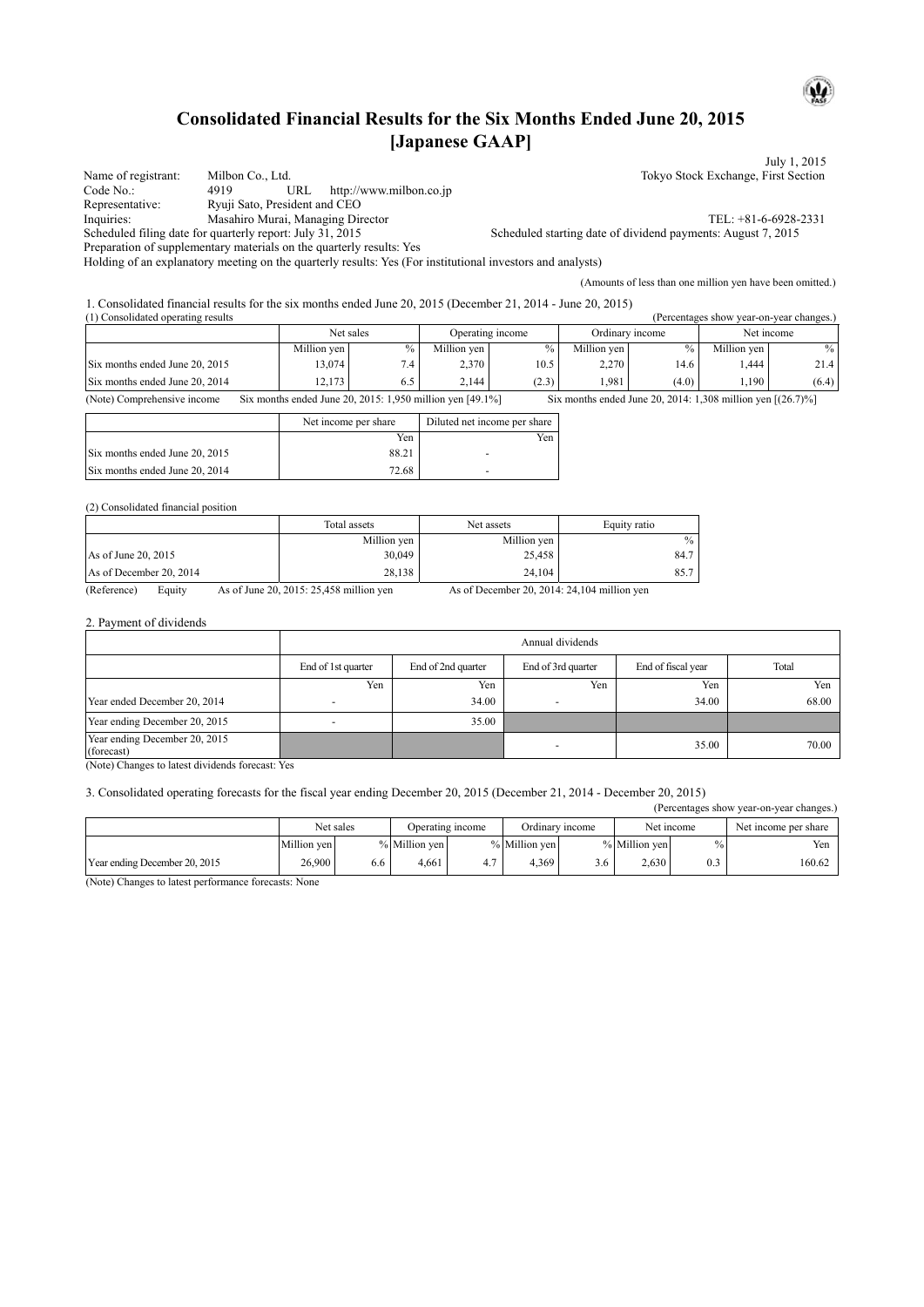\*Notes

(1) Significant changes in subsidiaries during the period

(changes in specified subsidiaries resulting in the change in the scope of consolidation) : None<br>New: 0 companies (Company name: ) Exclu

Exclude: 0 companies (Company name: )

(2) Application of accounting methods specific to the preparation of quarterly consolidated financial statements: No

| (3) Changes in accounting policies, changes in accounting estimates and retrospective restatements |  |  |              |  |
|----------------------------------------------------------------------------------------------------|--|--|--------------|--|
| 1) Changes in accounting policies due to amendment to the                                          |  |  |              |  |
| accounting standards, etc.                                                                         |  |  | $Y$ es       |  |
| $20.01$ . The $1.1$ and $1.1$ and $1.1$                                                            |  |  | $\mathbf{X}$ |  |

| 2) Changes in accounting policies other than those in 1) above | : None |
|----------------------------------------------------------------|--------|
| 3) Changes in accounting estimates                             | : None |

4) Retrospective restatements : None

(4) Number of shares issued (common stock)

| 1) Number of shares issued at the end of the period<br>(including treasury shares) | As of<br>June 20, 2015            | 16,558,617 shares | As of<br>December 20, 2014        | 16,558,617 shares |
|------------------------------------------------------------------------------------|-----------------------------------|-------------------|-----------------------------------|-------------------|
| 2) Number of treasury shares at the end of the period As of                        | June 20, 2015                     | 185,494 shares    | As of<br>December 20, 2014        | 184,672 shares    |
| 3) Average number of shares during the period<br>(cumulative)                      | Six months ended<br>June 20, 2015 | 16,373,548 shares | Six months ended<br>June 20, 2014 | 16,375,467 shares |

\*Status of execution of quarterly review of financial statements

As these financial statements are not subject to the review of the quarterly financial statements pursuant to the Financial Instruments and Exchange Act, procedures for said review are not completed at the time of disclosure of this report.

\*Explanation on the appropriate use of operating forecasts and other special instructions

Operating forecasts and other statements regarding the future presented in these materials are based on information currently available and certain assumptions deemed to be reasonable, and actual performance may differ substantially due to various factors.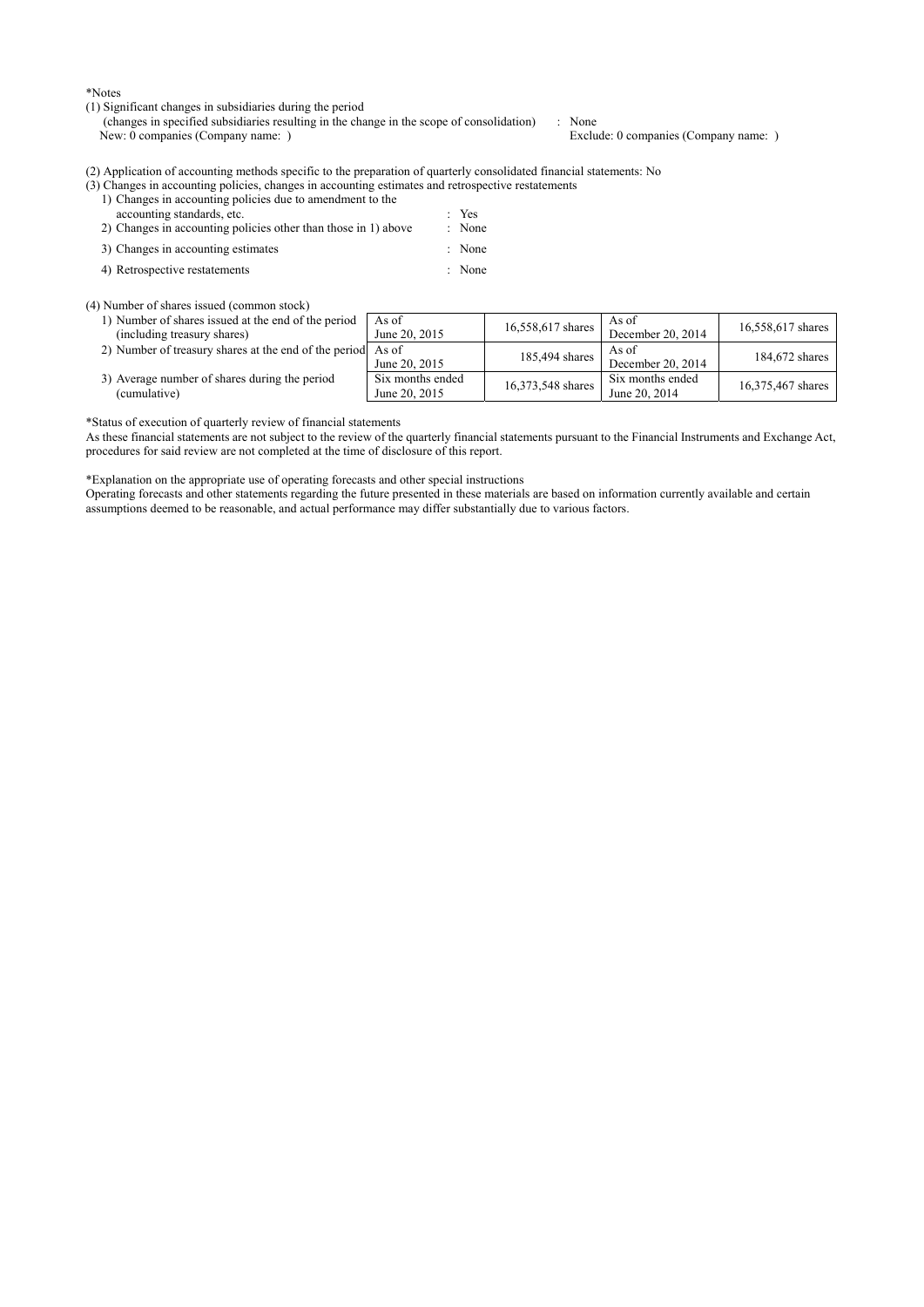Contents of supplementary materials

| (1) |  |
|-----|--|
| (2) |  |
| (3) |  |
|     |  |
| (1) |  |
| (2) |  |
| (3) |  |
|     |  |
| (1) |  |
| (2) |  |
| (3) |  |
| (4) |  |
| (5) |  |
| (6) |  |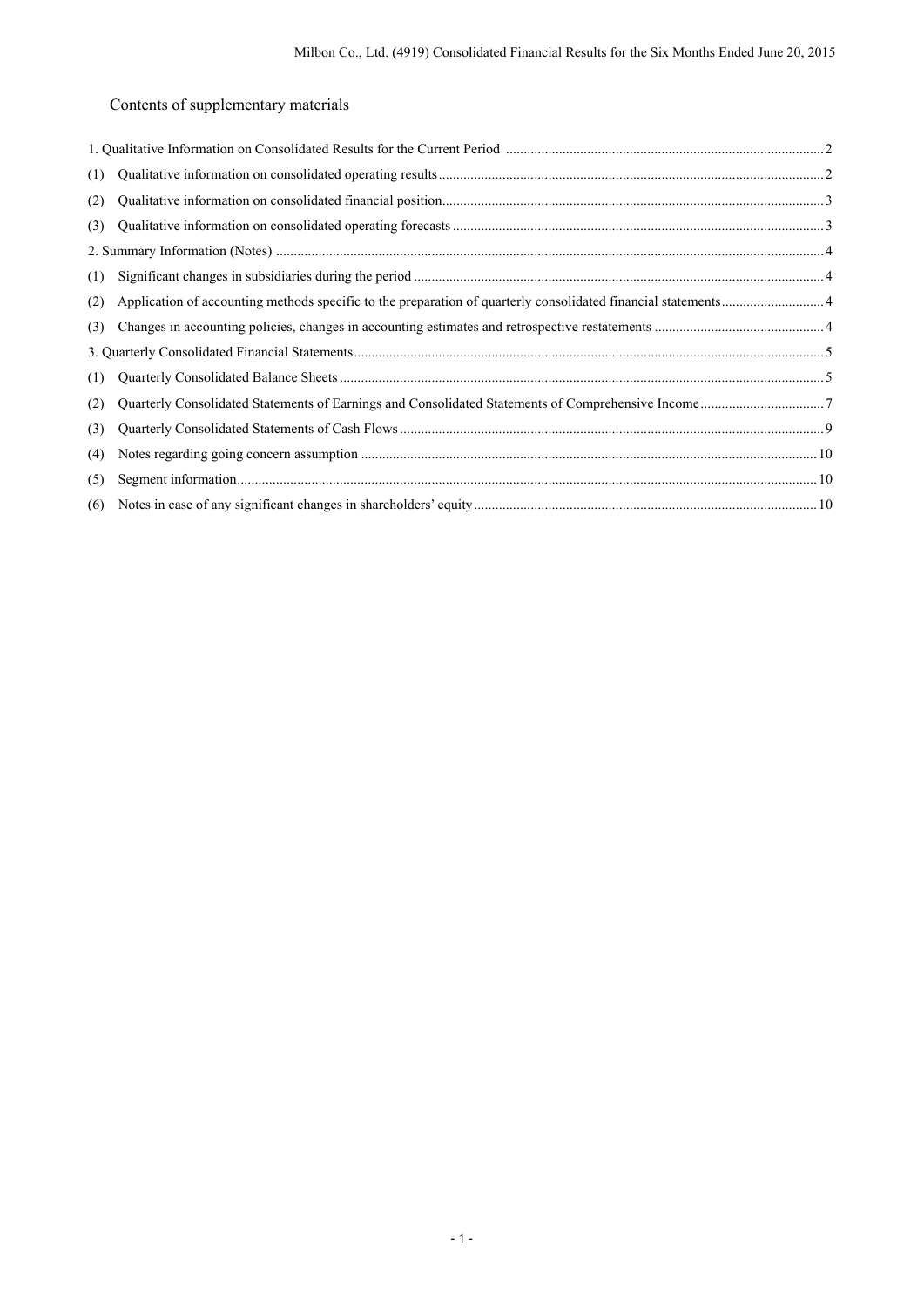#### 1. Qualitative Information on Consolidated Results for the Current Period

#### (1) Qualitative information on consolidated operating results

During the six month period ended June 20, 2015, the Japanese economy continued its moderate recovery trend, including a recovery in domestic investment activity supported by the improvement in corporate earnings, as well as signs of a pickup in personal consumption against a backdrop of improving household income and a stronger employment situation. In the beauty industry, despite the fact that demographics are making it tough for salons to bring in customers and hire new staff, it appears that consumers are no longer refraining from purchasing, as evidenced by the pickup in the cycle of customer visits following the consumption tax rate hike in April 2014.

Amid this environment, the Milbon Group believes that it is important to respond to the needs of women in their 40s, the core customers of salons, as well as women in their mid-20s, whose understanding of beauty is beginning to change. Efforts are being focused on salons with the goal of "raising the level of expertise of professionals and supporting higher productivity in order to respond to women, who continue to shine in society, from those awakening to beauty to those with heightened beauty needs."

Consolidated net sales during the six month period ended June 20, 2015 increased to 13,074 million yen (up 7.4% year-on-year). In the hair care product category, this increase was primarily due to steady growth in sales of the system hair care brand Aujua, as well as solid sales of hair care products containing Milbon's original keratin restoring ingredient CMADK, including jemile fran, a new hair care brand launched in May which enlightens working women in their 20s about hair care. In the hair coloring product category, Ordeve crystal, the hair coloring product line specialized for gray hair which launched in June and allows women with long hair to beautifully color their hair, was received well by the market and sales got off to a solid start. Favorable sales growth of the overseas subsidiaries thanks to the proactive educational activities conducted in the salons was another factor for the increase.

Operating income was 2,370 million yen (up 10.5% year-on-year), ordinary income was 2,270 million yen (up 14.6% year-on-year) and net income was 1,444 million yen (up 21.4% year-on-year).

Breakdown of net sales by product category and breakdown of net sales into domestic and overseas sales are shown below:

[Breakdown of consolidated net sales by product category] (Unit: Million yen)

| Product category        | Six months ended<br>June 20, 2014<br>Ratio $(\% )$<br>Amount |       | Six months ended<br>June 20, 2015<br>Amount | Ratio $(\%)$ | Increase<br>(decrease)<br>amount | Year-on-year<br>change $(\% )$ |
|-------------------------|--------------------------------------------------------------|-------|---------------------------------------------|--------------|----------------------------------|--------------------------------|
|                         |                                                              |       |                                             |              |                                  |                                |
| Hair care products      | 6,865                                                        | 56.4  | 7,655                                       | 58.6         | 790                              | 11.5                           |
| Hair coloring products  | 4,397                                                        | 36.1  | 4,606                                       | 35.2         | 209                              | 4.8                            |
| Permanent wave products | 797                                                          | 6.6   | 718                                         | 5.5          | (79)                             | (9.9)                          |
| Others                  | 113                                                          | 0.9   | 94                                          | 0.7          | (18)                             | (16.5)                         |
| Total                   | 12,173                                                       | 100.0 | 13,074                                      | 100.0        | 901                              | 7.4                            |

[Breakdown of net sales into domestic and overseas sales] (Unit: Million yen)

|                | Six months ended<br>June 20, 2014 |              | Six months ended |              | Increase   | Year-on-year   |  |
|----------------|-----------------------------------|--------------|------------------|--------------|------------|----------------|--|
|                |                                   |              | June 20, 2015    |              | (decrease) | change $(\% )$ |  |
|                | Amount                            | Ratio $(\%)$ | Amount           | Ratio $(\%)$ | amount     |                |  |
| Domestic sales | 10,959                            | 90.0         | 11.441           | 87.5         | 482        | 4.4            |  |
| Overseas sales | 1.213                             | 10.0         | 1.633            | 12.5         | 419        | 34.6           |  |
| Total          | 12,173                            | 100.0        | 13,074           | 100.0        | 901        | 7.4            |  |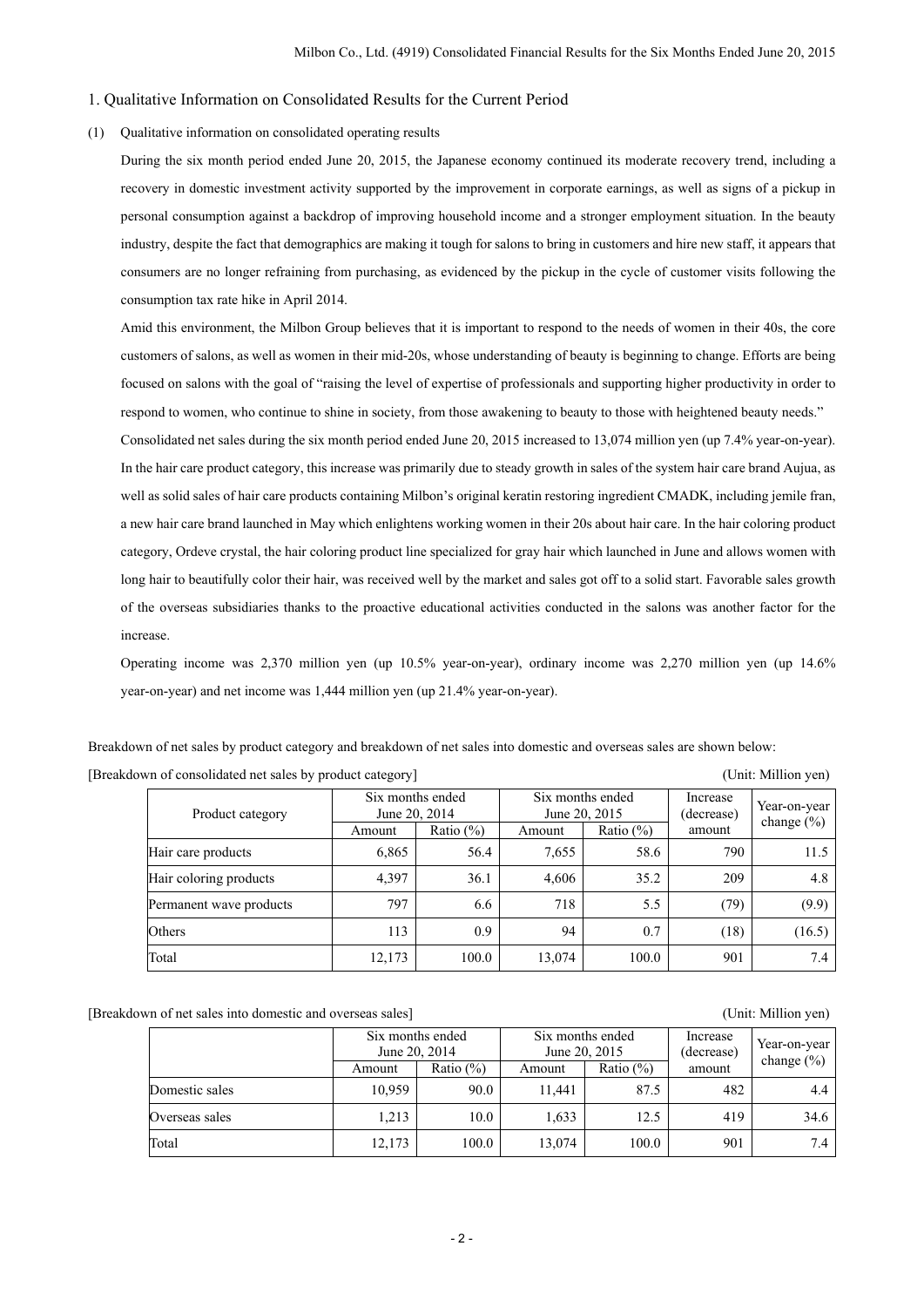- (2) Qualitative information on consolidated financial position
	- 1) Assets, liabilities and net assets

Total assets at the end of the six month period ended June 20, 2015 increased by 1,910 million yen compared to the end of the previous fiscal year to 30,049 million yen.

Current assets increased by 727 million yen compared to the end of the previous fiscal year to 15,034 million yen. This was mainly due to the 2,999 million yen increase in securities (jointly managed designated money trusts, etc.), the 570 million yen increase in merchandise and finished goods, and the 2,957 million yen decline in cash and deposits.

Non-current assets increased by 1,182 million yen compared to the end of the previous fiscal year to 15,014 million yen. This was due mainly to the 413 million yen increase in land in conjunction with the purchase of land adjacent to the Yumegaoka Plant and an increase of 539 million yen in investment securities attributable to factors such as higher prices of listed stocks.

Current liabilities increased by 399 million yen compared to the end of the previous fiscal year to 4,268 million yen. This was due mainly to increases in accounts payable - trade and accounts payable - other by 275 million yen and 233 million yen, respectively. There were no significant changes in non-current liabilities from the end of the previous fiscal year.

Net assets increased by 1,354 million yen compared to the end of the previous fiscal year to 25,458 million yen. This was due mainly to the increase of 851 million yen in retained earnings and the 348 million yen increase in valuation difference on available-for-sale securities attributable to factors such as higher prices of listed stocks and the 164 million yen increase in foreign currency translation adjustment due to the weakening of the yen.

As a result, the equity ratio changed from 85.7% at the end of the previous fiscal year to 84.7%. Net assets per share based on the total outstanding shares as of the end of the period under review increased from 1,472.10 yen per share at the end of the previous fiscal year to 1,554.89 yen per share.

2) Cash flows

Cash and cash equivalents (hereinafter "net cash") at the end of the six month period ended June 20, 2015 decreased by 57 million yen compared to the end of the previous fiscal year to 7,089 million yen, as a result of using the net cash provided by operating activities for the payment of income taxes and the payment of dividends.

(Cash flows from operating activities)

Net cash provided by operating activities amounted to 1,676 million yen. This was mainly the result of posting 2,259 million yen in income before income taxes and minority interests, depreciation of 499 million yen, the 257 million yen increase in notes and accounts payable - trade, the 573 million yen increase in inventories and 756 million yen in income taxes paid.

(Cash flows from investing activities)

Net cash used in investing activities amounted to 1,209 million yen. This was mainly due to the purchase of property, plant and equipment of 1,013 million yen and payments into time deposits of 92 million yen.

(Cash flows from financing activities)

Net cash used in financing activities amounted to 559 million yen. This was mainly due to the cash dividends paid to shareholders of 556 million yen.

(3) Qualitative information on consolidated operating forecasts

In terms of the full-year forecast there are no changes to the previous consolidated operating forecasts, which were announced on January 21, 2015.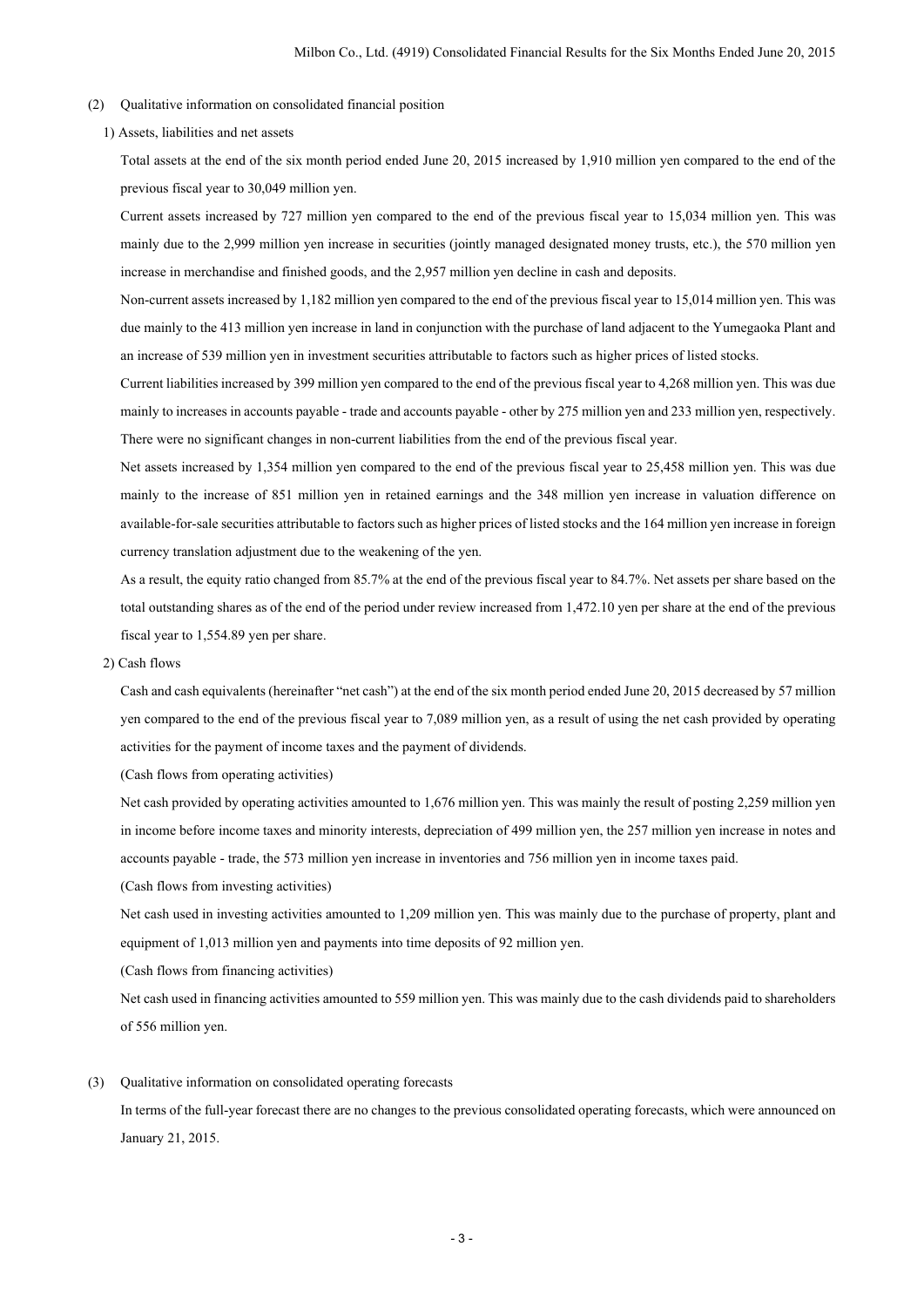- 2. Summary Information (Notes)
- (1) Significant changes in subsidiaries during the period None
- (2) Application of accounting methods specific to the preparation of quarterly consolidated financial statements None
- (3) Changes in accounting policies, changes in accounting estimates and retrospective restatements

(Changes in accounting policies)

(Application of the Accounting Standard for Retirement Benefits, etc.)

Regarding the "Accounting Standard for Retirement Benefits" (ASBJ Statement No. 26, May 17, 2012) and "Guidance on Accounting Standard for Retirement Benefits" (ASBJ Guidance No. 25, March 26, 2015), effective from the first quarter ended March 20, 2015, the Company has applied the provisions of the main clauses of Paragraph 35 of the Accounting Standard for Retirement Benefits and Paragraph 67 of Guidance on Accounting Standard for Retirement Benefits, reviewed its calculation method for retirement benefit obligations and current service costs, and changed its method of attributing expected benefits to periods from the straight-line basis to the benefit formula basis. In addition, the Company has changed the method for determining the discount rate from a method based on a period approximate to the expected average remaining working lives of employees to a method that uses a single weighted average discount rate reflecting the estimated timing and amount of benefit payments.

Application of the Accounting Standard for Retirement Benefits and Guidance on Accounting Standard for Retirement Benefits is in line with the transitional measures provided in Paragraph 37 of the Accounting Standard for Retirement Benefits, and the effect of the revision to the calculation method for retirement benefit obligations and current service costs has been added to or deducted from retained earnings as of December 21, 2014.

As a result, as of December 21, 2014, net defined benefit asset decreased by 55,973 thousand yen and retained earnings decreased by 36,103 thousand yen. The effect of the revision on operating income, ordinary income and income before income taxes and minority interests for the six month period ended June 20, 2015 is immaterial.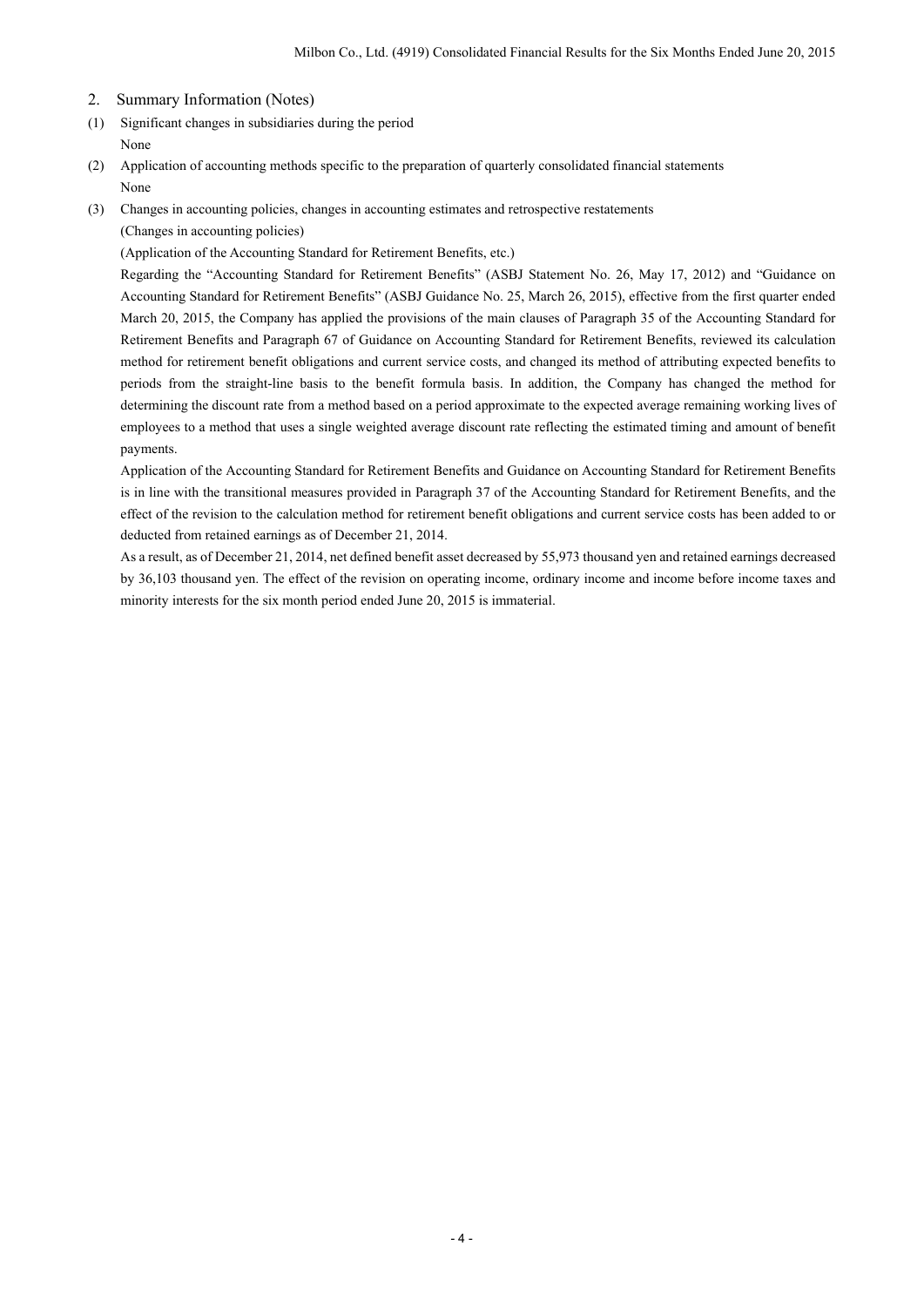# 3. Quarterly Consolidated Financial Statements

(1) Quarterly Consolidated Balance Sheets

|                                        |                                                   | (Thousand yen)                                         |
|----------------------------------------|---------------------------------------------------|--------------------------------------------------------|
|                                        | Previous Fiscal Year<br>(As of December 20, 2014) | <b>Current Second Quarter</b><br>(As of June 20, 2015) |
| Assets                                 |                                                   |                                                        |
| Current assets                         |                                                   |                                                        |
| Cash and deposits                      | 7,386,867                                         | 4,429,005                                              |
| Notes and accounts receivable - trade  | 3,427,276                                         | 3,406,376                                              |
| Securities                             |                                                   | 2,999,938                                              |
| Merchandise and finished goods         | 2,258,355                                         | 2,828,986                                              |
| Work in process                        | 22,989                                            | 20,642                                                 |
| Raw materials and supplies             | 795,564                                           | 855,398                                                |
| Other                                  | 460,762                                           | 538,770                                                |
| Allowance for doubtful accounts        | (44, 289)                                         | (44,215)                                               |
| Total current assets                   | 14,307,525                                        | 15,034,902                                             |
| Non-current assets                     |                                                   |                                                        |
| Property, plant and equipment          |                                                   |                                                        |
| Buildings and structures, net          | 4,270,850                                         | 4,382,324                                              |
| Machinery, equipment and vehicles, net | 1,076,672                                         | 1,063,692                                              |
| Land                                   | 4,876,552                                         | 5,290,424                                              |
| Construction in progress               | 58,635                                            | 114,131                                                |
| Other, net                             | 248,178                                           | 328,630                                                |
| Total property, plant and equipment    | 10,530,889                                        | 11,179,202                                             |
| Intangible assets                      | 448,856                                           | 411,725                                                |
| Investments and other assets           |                                                   |                                                        |
| Investment securities                  | 1,908,728                                         | 2,448,705                                              |
| Net defined benefit asset              | 257,649                                           | 253,499                                                |
| Other                                  | 735,001                                           | 770,649                                                |
| Allowance for doubtful accounts        | (49, 681)                                         | (49, 681)                                              |
| Total investments and other assets     | 2,851,698                                         | 3,423,172                                              |
| Total non-current assets               | 13,831,443                                        | 15,014,099                                             |
| Total assets                           | 28,138,969                                        | 30,049,002                                             |
| Liabilities                            |                                                   |                                                        |
| <b>Current liabilities</b>             |                                                   |                                                        |
| Accounts payable - trade               | 503,378                                           | 779,217                                                |
| Accounts payable - other               | 1,841,629                                         | 2,074,934                                              |
| Income taxes payable                   | 769,801                                           | 795,620                                                |
| Provision for sales returns            | 24,436                                            | 24,548                                                 |
| Provision for bonuses                  | 89,198                                            | 94,855                                                 |
| Other                                  | 641,288                                           | 499,774                                                |
| Total current liabilities              | 3,869,733                                         | 4,268,949                                              |
| Non-current liabilities                |                                                   |                                                        |
| Net defined benefit liability          | 20,238                                            | 27,523                                                 |
| Other                                  | 144,883                                           | 294,198                                                |
| Total non-current liabilities          | 165,121                                           | 321,721                                                |
| <b>Total liabilities</b>               | 4,034,855                                         | 4,590,671                                              |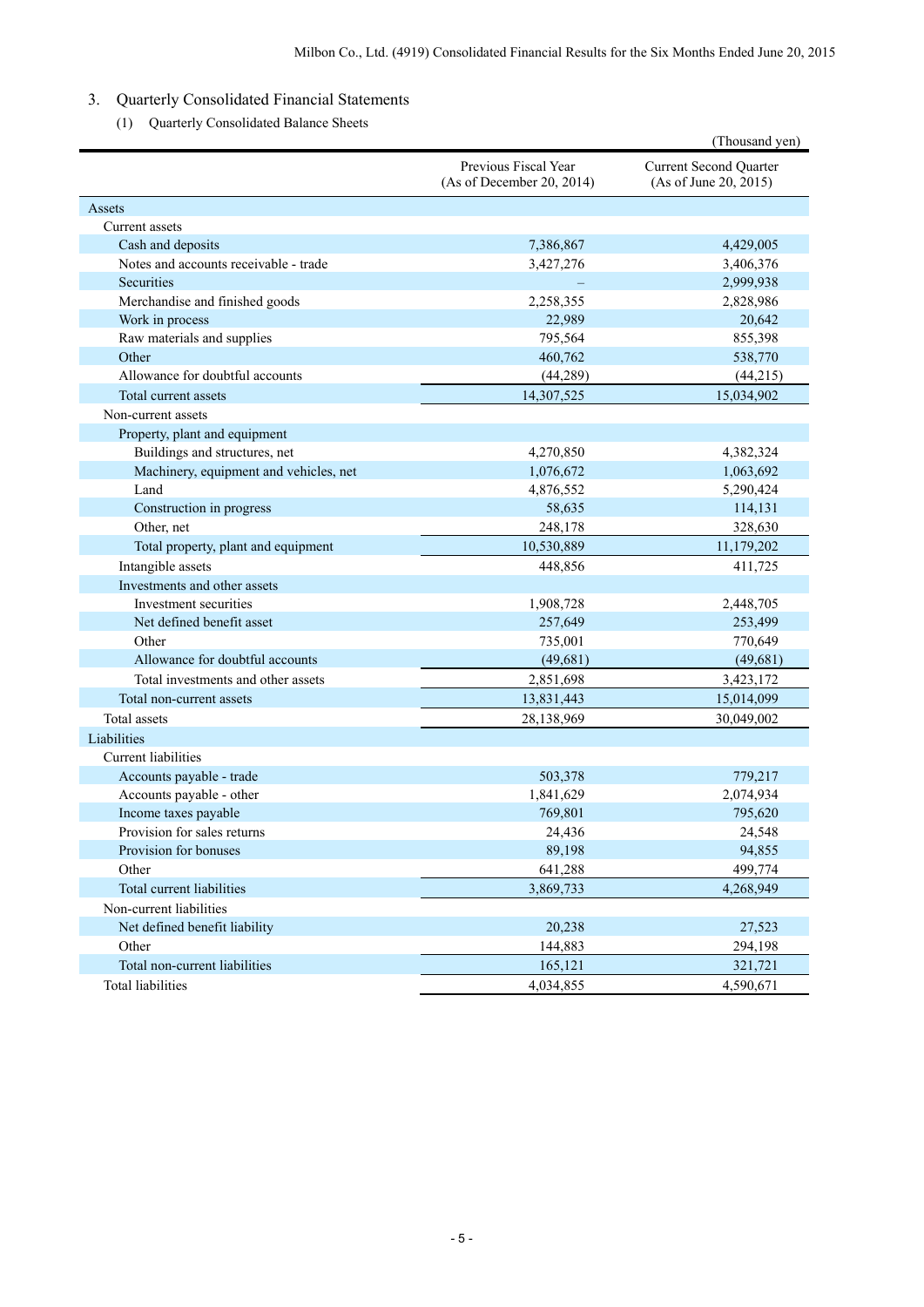|                                                       |                                                   | (Thousand yen)                                         |
|-------------------------------------------------------|---------------------------------------------------|--------------------------------------------------------|
|                                                       | Previous Fiscal Year<br>(As of December 20, 2014) | <b>Current Second Quarter</b><br>(As of June 20, 2015) |
| Net assets                                            |                                                   |                                                        |
| Shareholders' equity                                  |                                                   |                                                        |
| Capital stock                                         | 2,000,000                                         | 2,000,000                                              |
| Capital surplus                                       | 199,599                                           | 199,729                                                |
| Retained earnings                                     | 21,655,660                                        | 22,507,120                                             |
| Treasury shares                                       | (535, 654)                                        | (538, 756)                                             |
| Total shareholders' equity                            | 23,319,606                                        | 24,168,093                                             |
| Accumulated other comprehensive income                |                                                   |                                                        |
| Valuation difference on available-for-sale securities | 368,519                                           | 716,804                                                |
| Foreign currency translation adjustment               | 310,899                                           | 475,746                                                |
| Remeasurements of defined benefit plans               | 105,089                                           | 97,686                                                 |
| Total accumulated other comprehensive income          | 784,508                                           | 1,290,236                                              |
| Total net assets                                      | 24, 104, 114                                      | 25,458,330                                             |
| Total liabilities and net assets                      | 28,138,969                                        | 30,049,002                                             |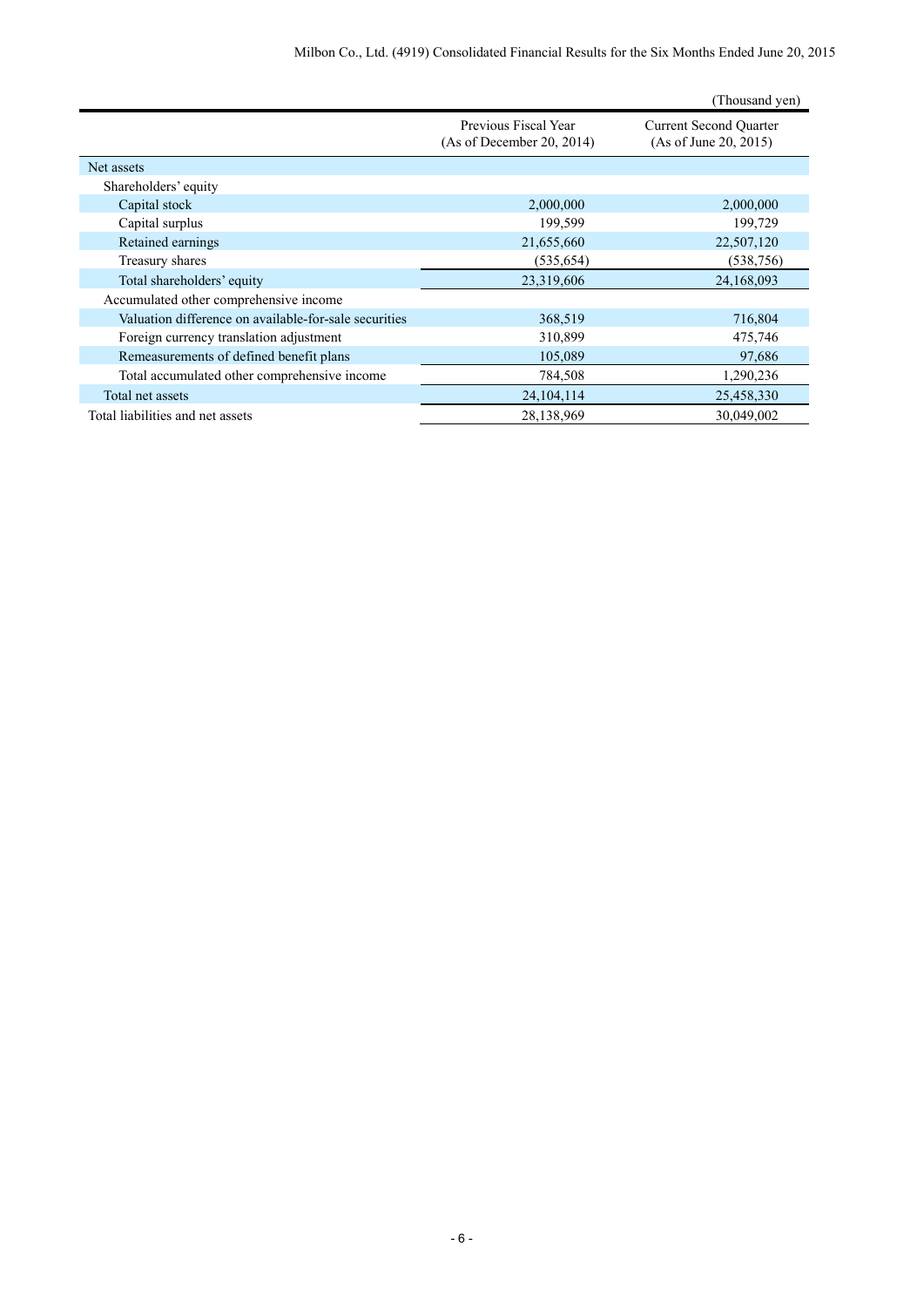(2) Quarterly Consolidated Statements of Earnings and Consolidated Statements of Comprehensive Income Quarterly Consolidated Statements of Earnings Six Months Ended June 20, 2014 and 2015

|                                                   |                      | (Thousand yen)       |
|---------------------------------------------------|----------------------|----------------------|
|                                                   | Six Months Ended     | Six Months Ended     |
|                                                   | June 20, 2014        | June 20, 2015        |
|                                                   | (December 21, 2013 - | (December 21, 2014 - |
|                                                   | June 20, 2014)       | June 20, 2015)       |
| Net sales                                         | 12, 173, 175         | 13,074,879           |
| Cost of sales                                     | 3,736,266            | 3,935,993            |
| Gross profit                                      | 8,436,908            | 9,138,886            |
| Selling, general and administrative expenses      | 6,292,582            | 6,768,786            |
| Operating income                                  | 2,144,326            | 2,370,100            |
| Non-operating income                              |                      |                      |
| Interest income                                   | 6,717                | 2,531                |
| Dividend income                                   | 6,591                | 6,474                |
| Foreign exchange gains                            |                      | 26,463               |
| Company house defrayment income                   | 22,918               | 29,721               |
| Gain on surrender of insurance                    | 2,753                | 44,020               |
| Other                                             | 4,893                | 7,140                |
| Total non-operating income                        | 43,874               | 116,351              |
| Non-operating expenses                            |                      |                      |
| Sales discounts                                   | 195,440              | 214,451              |
| Foreign exchange losses                           | 11,311               |                      |
| Other                                             | 126                  | 1,442                |
| Total non-operating expenses                      | 206,877              | 215,894              |
| Ordinary income                                   | 1,981,322            | 2,270,557            |
| Extraordinary income                              |                      |                      |
| Gain on sales of non-current assets               | 811                  |                      |
| Total extraordinary income                        | 811                  |                      |
| <b>Extraordinary losses</b>                       |                      |                      |
| Loss on retirement of non-current assets          | 18,928               | 10,887               |
| Total extraordinary losses                        | 18,928               | 10,887               |
| Income before income taxes and minority interests | 1,963,205            | 2,259,669            |
| Income taxes - current                            | 775,526              | 779,348              |
| Income taxes - deferred                           | (2, 417)             | 36,044               |
| Total income taxes                                | 773,108              | 815,392              |
| Income before minority interests                  | 1,190,097            | 1,444,277            |
| Net income                                        | 1,190,097            | 1,444,277            |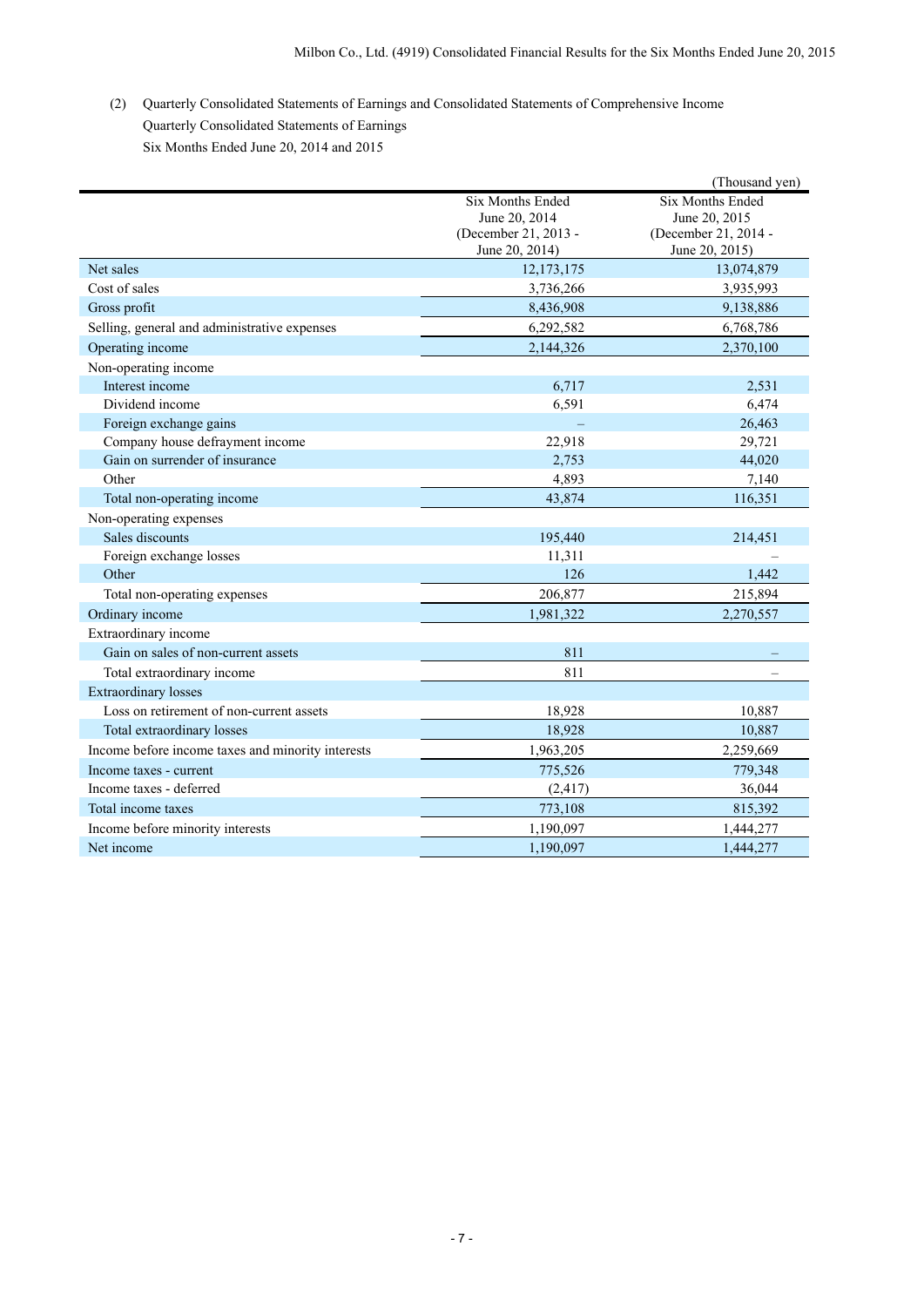Quarterly Consolidated Statements of Comprehensive Income Six Months Ended June 20, 2014 and 2015

|                                                            |                                                                             | (Thousand yen)                                                                     |
|------------------------------------------------------------|-----------------------------------------------------------------------------|------------------------------------------------------------------------------------|
|                                                            | Six Months Ended<br>June 20, 2014<br>(December 21, 2013 -<br>June 20, 2014) | <b>Six Months Ended</b><br>June 20, 2015<br>(December 21, 2014 -<br>June 20, 2015) |
| Income before minority interests                           | 1,190,097                                                                   | 1,444,277                                                                          |
| Other comprehensive income                                 |                                                                             |                                                                                    |
| Valuation difference on available-for-sale securities      | 57,903                                                                      | 348,285                                                                            |
| Foreign currency translation adjustment                    | 60,149                                                                      | 164,846                                                                            |
| Remeasurements of defined benefit plans, net of tax        |                                                                             | (7, 402)                                                                           |
| Total other comprehensive income                           | 118,053                                                                     | 505,728                                                                            |
| Comprehensive income                                       | 1,308,150                                                                   | 1,950,006                                                                          |
| Comprehensive income attributable to                       |                                                                             |                                                                                    |
| Comprehensive income attributable to owners of parent      | 1,308,150                                                                   | 1,950,006                                                                          |
| Comprehensive income attributable to minority<br>interests |                                                                             |                                                                                    |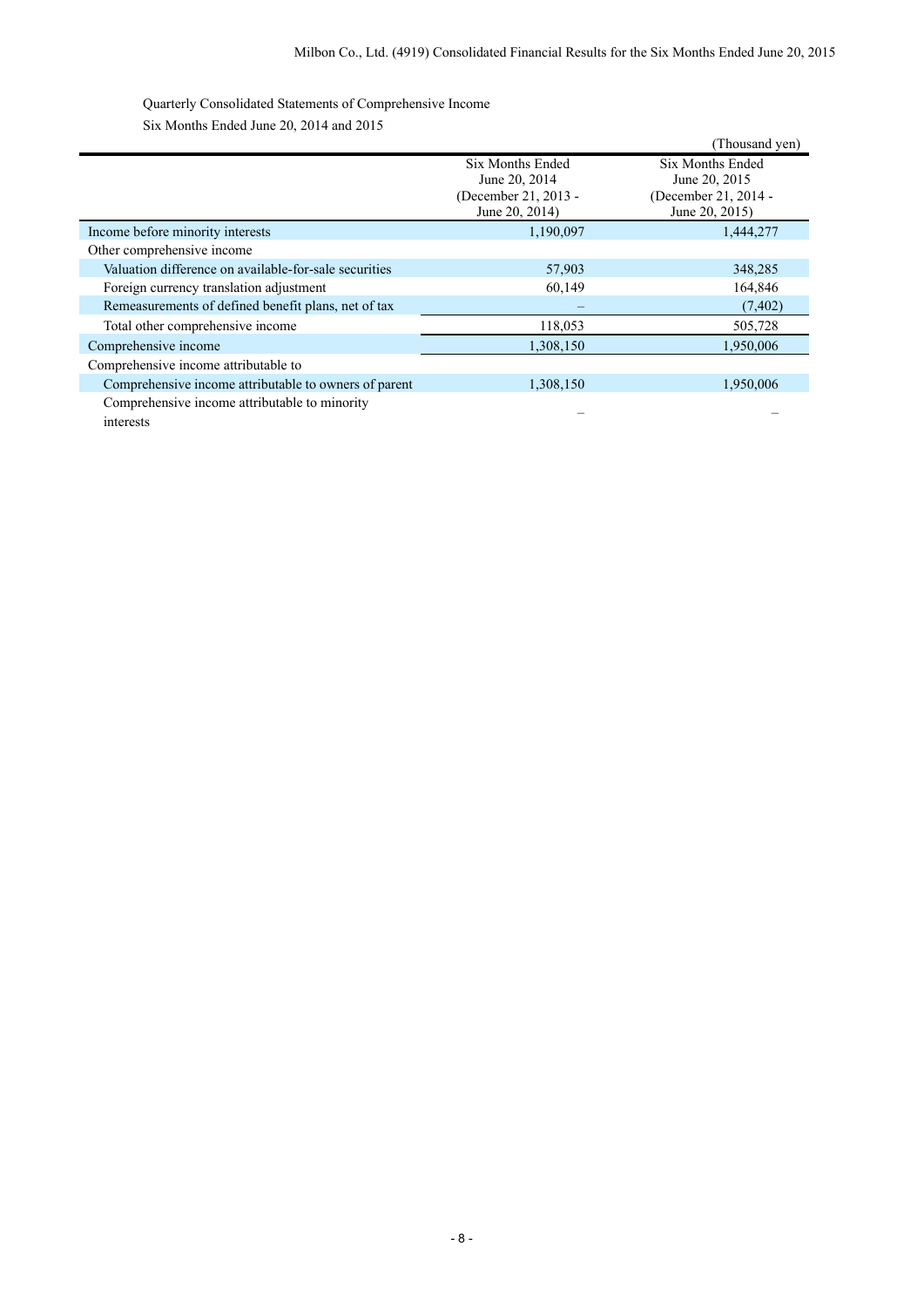# (3) Quarterly Consolidated Statements of Cash Flows

|                                                                                   |                                                                             | (Thousand yen)                                                              |
|-----------------------------------------------------------------------------------|-----------------------------------------------------------------------------|-----------------------------------------------------------------------------|
|                                                                                   | Six Months Ended<br>June 20, 2014<br>(December 21, 2013 -<br>June 20, 2014) | Six Months Ended<br>June 20, 2015<br>(December 21, 2014 -<br>June 20, 2015) |
| Cash flows from operating activities                                              |                                                                             |                                                                             |
| Income before income taxes and minority interests                                 | 1,963,205                                                                   | 2,259,669                                                                   |
| Depreciation                                                                      | 479,762                                                                     | 499,914                                                                     |
| Increase (decrease) in allowance for doubtful accounts                            | 5,395                                                                       | (97)                                                                        |
| Increase (decrease) in provision for bonuses                                      | (1,069)                                                                     | 4,627                                                                       |
| Increase (decrease) in provision for sales returns                                | (1,528)                                                                     | 112                                                                         |
| Increase (decrease) in provision for retirement benefits                          | (39, 719)                                                                   |                                                                             |
| Decrease (increase) in net defined benefit asset                                  |                                                                             | (70, 672)                                                                   |
| Increase (decrease) in net defined benefit liability                              |                                                                             | 6,299                                                                       |
| Decrease (increase) in prepaid pension costs                                      | (26, 414)                                                                   |                                                                             |
| Interest and dividend income                                                      | (13,308)                                                                    | (9,006)                                                                     |
| Foreign exchange losses (gains)                                                   | 1,929                                                                       | (7, 467)                                                                    |
| Loss (gain) on sales of non-current assets                                        | (811)                                                                       |                                                                             |
| Loss on retirement of non-current assets                                          | 18,928                                                                      | 10,887                                                                      |
| Decrease (increase) in notes and accounts receivable -<br>trade                   | (424, 446)                                                                  | 26,335                                                                      |
| Decrease (increase) in inventories                                                | (755, 727)                                                                  | (573, 640)                                                                  |
| Increase (decrease) in notes and accounts payable -<br>trade                      | 303,486                                                                     | 257,608                                                                     |
| Other, net                                                                        | 99,001                                                                      | 19,513                                                                      |
| Subtotal                                                                          | 1,608,683                                                                   | 2,424,082                                                                   |
| Interest and dividend income received                                             | 11,510                                                                      | 8,762                                                                       |
| Income taxes paid                                                                 | (925, 722)                                                                  | (756, 287)                                                                  |
| Net cash provided by (used in) operating activities                               | 694,470                                                                     | 1,676,557                                                                   |
| Cash flows from investing activities                                              |                                                                             |                                                                             |
| Purchase of property, plant and equipment                                         |                                                                             |                                                                             |
|                                                                                   | (791, 251)<br>1,047                                                         | (1,013,504)                                                                 |
| Proceeds from sales of property, plant and equipment                              | (86,988)                                                                    | (66, 578)                                                                   |
| Purchase of intangible assets                                                     |                                                                             |                                                                             |
| Payments of loans receivable<br>Collection of loans receivable                    | (2,930)                                                                     | (1,700)                                                                     |
| Payments into time deposits                                                       | 9,476                                                                       | 4,467                                                                       |
|                                                                                   |                                                                             | (92, 560)                                                                   |
| Payments for guarantee deposits<br>Proceeds from collection of guarantee deposits | (7,080)<br>4,653                                                            | (63, 102)<br>24,902                                                         |
| Purchase of insurance funds                                                       |                                                                             |                                                                             |
| Proceeds from cancellation of insurance funds                                     | (924)<br>3,352                                                              | (49, 584)<br>51,766                                                         |
| Other, net                                                                        | (7, 469)                                                                    | (3,738)                                                                     |
|                                                                                   |                                                                             |                                                                             |
| Net cash provided by (used in) investing activities                               | (878, 113)                                                                  | (1,209,632)                                                                 |
| Cash flows from financing activities                                              |                                                                             |                                                                             |
| Net decrease (increase) in treasury shares                                        | (16, 033)                                                                   | (2,972)                                                                     |
| Cash dividends paid                                                               | (477, 374)                                                                  | (556, 032)                                                                  |
| Net cash provided by (used in) financing activities                               | (493, 408)                                                                  | (559,004)                                                                   |
| Effect of exchange rate change on cash and cash                                   | 29,211                                                                      | 34,994                                                                      |
| equivalents                                                                       |                                                                             |                                                                             |
| Net increase (decrease) in cash and cash equivalents                              | (647, 839)                                                                  | (57,084)                                                                    |
| Cash and cash equivalents at beginning of period                                  | 6,610,371                                                                   | 7,147,043                                                                   |
| Cash and cash equivalents at end of period                                        | 5,962,531                                                                   | 7,089,958                                                                   |